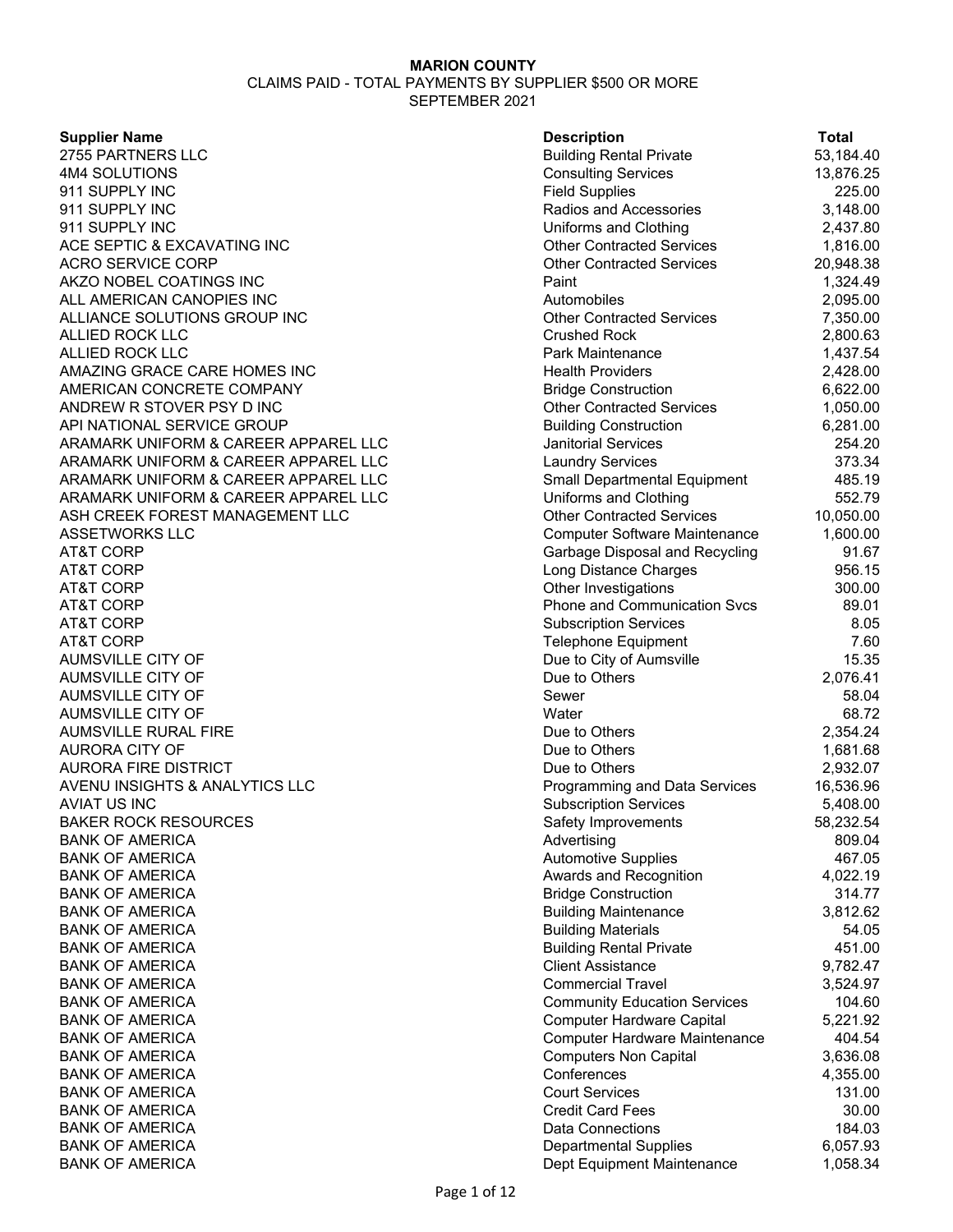#### **Supplier Name**

BANK OF AMERICA **BANK OF AMERICA** BANK OF AMERICA **BANK OF AMERICA** BANK OF AMERICA **BANK OF AMERICA BANK OF AMERICA BANK OF AMERICA BANK OF AMERICA BANK OF AMERICA BANK OF AMERICA** BANK OF AMERICA **BANK OF AMERICA BANK OF AMERICA BANK OF AMERICA BANK OF AMERICA BANK OF AMERICA** BANK OF AMERICA BANK OF AMERICA BANK OF AMERICA **BANK OF AMERICA BANK OF AMERICA BANK OF AMERICA BANK OF AMERICA BANK OF AMERICA BANK OF AMERICA BANK OF AMERICA** BANK OF AMERICA BANK OF AMERICA **BANK OF AMERICA BANK OF AMERICA BANK OF AMERICA** BANK OF AMERICA **BANK OF AMERICA BANK OF AMERICA BANK OF AMERICA BANK OF AMERICA BANK OF AMERICA** BANK OF AMERICA BANK OF AMERICA BANK OF AMERICA **BANK OF AMERICA BANK OF AMERICA** BANK OF AMERICA **BANK OF AMERICA BANK OF AMERICA BANK OF AMERICA BANK OF AMERICA BANK OF AMERICA BANK OF AMERICA BANK OF AMERICA BANK OF AMERICA BANK OF AMERICA** BATTERIES NORTHWEST INC BC TOWING INC BELL & ASSOCIATES INC BENTLEY SYSTEMS INC

| <b>Description</b>                   | Total     |
|--------------------------------------|-----------|
| Drugs                                | 614.25    |
| Due to Others                        | 142.00    |
| Dues and Memberships                 | 6,385.50  |
| <b>Educational Supplies</b>          | 8,344.46  |
| <b>Electrical Supplies</b>           | 1,145.92  |
| <b>Employment Agencies</b>           | 100.00    |
| <b>Equipment Rental</b>              | 93.58     |
| Fairs and Shows                      | 100.00    |
| <b>Field Supplies</b>                | 7,421.07  |
| <b>Food Services</b>                 | 189.35    |
| <b>Food Supplies</b>                 | 1,752.51  |
| Garbage Disposal and Recycling       | 510.15    |
| Gasoline                             | 36.55     |
| Grounds Maintenance                  | 4,475.58  |
| Hazardous Waste Disposal             | 900.00    |
| <b>Institutional Supplies</b>        | 1,123.90  |
| Inventories                          | 6,667.31  |
| Janitorial Supplies                  | 2,354.38  |
| Lodging                              | 4,363.40  |
| <b>Mail Services</b>                 | 7.00      |
| Meals                                | 759.40    |
| <b>Medical Supplies</b>              | 3,366.05  |
| Meetings                             | 2,024.62  |
| Miscellaneous Expense                | 5,853.20  |
| Notary Bonds                         | 40.00     |
| <b>Office Supplies</b>               | 27,971.41 |
| <b>Other Contracted Services</b>     | 200.00    |
| Paint                                | 677.34    |
| Park Maintenance                     | 1,757.09  |
| Parking                              | 133.33    |
| Parts                                | 3,886.53  |
| <b>Phone and Communication Svcs</b>  | 59.96     |
| Postage                              | 1,720.15  |
| <b>Pre Employment Costs</b>          | 10.25     |
| <b>Professional Licenses</b>         | (119.00)  |
| <b>Publications</b>                  | 845.62    |
| Safety Clothing                      | 211.49    |
| Safety Equipment                     | 400.42    |
| <b>Security Services</b>             | 14.99     |
| <b>Small Departmental Equipment</b>  | 4,454.00  |
| <b>Small Office Equipment</b>        | 12,759.88 |
| <b>Small Tools</b>                   | 594.58    |
| Software                             | 167.65    |
| <b>Subscription Services</b>         | 3,948.79  |
| <b>Telephone Equipment</b>           | 255.67    |
| <b>Telephone Maintenance</b>         | 19.81     |
| Training                             | 22,304.32 |
| Uniforms and Clothing                | 3,513.72  |
| Vehicle Maintenance                  | 605.78    |
| <b>Vehicle Registration</b>          | 10.00     |
| <b>Vehicle Rental</b>                | 151.43    |
| <b>Victim Emergency Services</b>     | 83.16     |
| <b>Wellness Services</b>             | 17.50     |
| Inventories                          | 1,049.44  |
| Other Investigations                 | 535.00    |
| <b>Other Contracted Services</b>     | 2,542.00  |
| <b>Computer Software Maintenance</b> | 5,520.00  |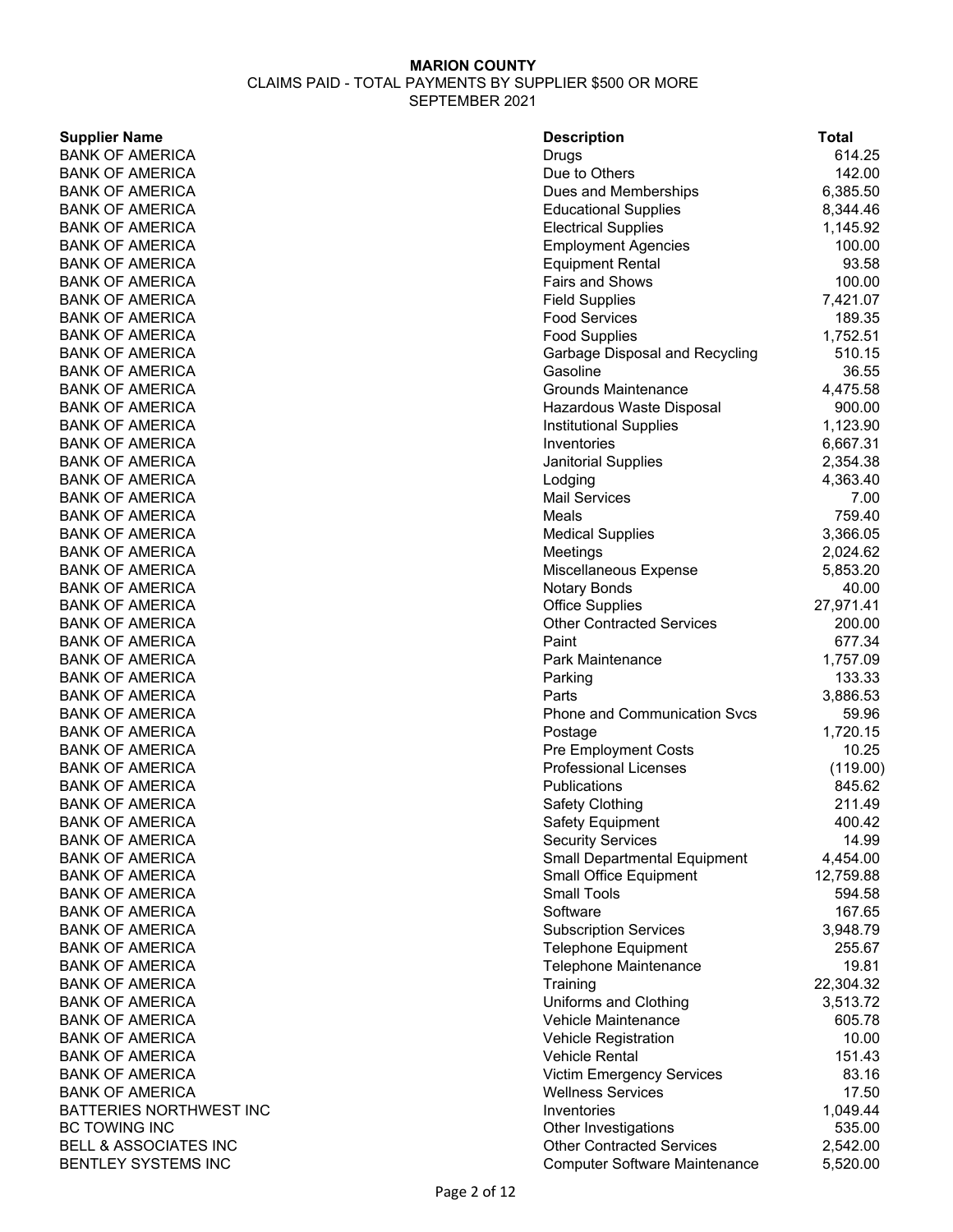| <b>Supplier Name</b>                        | <b>Description</b>                   | <b>Total</b> |
|---------------------------------------------|--------------------------------------|--------------|
| <b>BERGKAMP INC</b>                         | Inventories                          | 4,084.45     |
| BEST POTS INC                               | <b>Building Maintenance</b>          | 719.69       |
| BEST POTS INC                               | Sewer Maintenance                    | 5,267.00     |
| BETTER CITY LLC                             | <b>Other Contracted Services</b>     | 7,452.70     |
| BIO-MED TESTING SERVICE INC                 | <b>Laboratory Services</b>           | 1,070.00     |
| BISTRIKA, ALEXANDER A                       | Due to Others                        | 2,069.75     |
| BOB BARKER CO INC                           | <b>Institutional Supplies</b>        | 2,415.18     |
| BODUNOV, MARIMEA                            | <b>Health Providers</b>              | 3,222.00     |
| BOEHRINGER INGELHEIM ANIMAL HEALTH USA INC  | Vaccines                             | 579.69       |
| <b>BPS TACTICAL INC</b>                     | Uniforms and Clothing                | 8,912.00     |
| BRADLEY FAMILY TRUST THE                    | <b>Building Rental Private</b>       | 7,512.55     |
| BRIDGES TO CHANGE INC                       | <b>Housing Subsidies</b>             | 9,057.00     |
| BRIDGEWAY RECOVERY SERVICES INC             | <b>Health Providers</b>              | 86,121.45    |
| BRIDGEWAY RECOVERY SERVICES INC             | <b>Social Services</b>               | 36,890.00    |
| BROWN & BROWN NORTHWEST                     | <b>Insurance Brokers</b>             | 34,135.23    |
| BROWN & BROWN NORTHWEST                     | <b>Liability Insurance Premiums</b>  | 900.18       |
| <b>BROWN &amp; CALDWELL</b>                 | <b>Engineering Services</b>          | 8,574.00     |
| <b>BROWN, DANIELLE</b>                      | <b>Planning Fees</b>                 | 640.00       |
| BUILDING DEPARTMENT LLC THE                 | <b>Other Contracted Services</b>     | 1,278.06     |
| <b>C &amp; J NURSE STAFFING LLC</b>         | <b>Medical Services</b>              | 15,685.00    |
| C J HANSEN CO INC                           | <b>Building Maintenance</b>          | 894.12       |
| CALIFORNIA HYDRONICS CORP                   | <b>Building Maintenance</b>          | 5,548.00     |
| CANNON COCHRAN MGMT SERVICES INC            | <b>Workers Comp Claims</b>           | 53,055.93    |
| CANON FINANCIAL SERVICES INC                | <b>Equipment Rental</b>              | 18,773.33    |
| CANON FINANCIAL SERVICES INC                | Office Equipment Maintenance         | 7,802.71     |
| CAPITOL CITY DOOR INC                       | <b>Building Maintenance</b>          | 821.82       |
| CARDINAL HEALTH 110 LLC                     | <b>Drugs</b>                         | 14,186.24    |
| CARLSON TESTING INC                         | <b>Bridge Construction</b>           | 965.50       |
| CARLSON VEIT JUNGE ARCHITECTS PC            | <b>Building Construction</b>         | 43,796.13    |
| CARROLLS GROUP CARE HOME INC                | <b>Health Providers</b>              | 1,588.00     |
| CARSON OIL CO INC                           | Fuel Inventory                       | 60,612.47    |
| CARTER & COMPANY INC                        | Road Construction                    | 33,838.07    |
| CASCADE CENTERS INC                         | <b>Insurance Admin Services</b>      | 4,196.80     |
| CASCADE MANAGEMENT GROUP LLC                | <b>Client Assistance</b>             | 7,354.50     |
| <b>CASCADE SCHOOL DISTRICT #5</b>           | Due to Others                        | 30,398.51    |
| <b>CASCADE TIRE FACTORY</b>                 | Inventories                          | 2,171.92     |
| CENTRALSQUARE TECHNOLOGIES                  | <b>Computer Software Capital</b>     | 3,000.00     |
| CENTRALSQUARE TECHNOLOGIES                  | <b>Subscription Services</b>         | 1,531.54     |
| CENTURYLINK-QWEST                           | <b>Data Connections</b>              | 301.74       |
| CENTURYLINK-QWEST                           | Long Distance Charges                | 1,336.52     |
| CENTURYLINK-QWEST                           | <b>Phone and Communication Svcs</b>  | 19,487.46    |
| CENVEO                                      | <b>Printing Services</b>             | 5,834.40     |
| CERVANTES-ARIAS, BRAYAN                     | <b>Youth Stipends</b>                | 532.19       |
| CFM ADVOCATES                               | <b>Other Contracted Services</b>     | 8,887.77     |
| CHARM-TEX INC                               | <b>Institutional Supplies</b>        | 931.46       |
| CHEMEKETA COMMUNITY COLLEGE                 | <b>Building Rental Private</b>       | 848.14       |
| CHEMEKETA COMMUNITY COLLEGE                 | Due to Others                        | 219,402.99   |
| CHEMEKETA COMMUNITY COLLEGE                 | Water                                | 1,209.88     |
| CHEMEKETA LIBRARY                           | Due to Others                        | 26,117.44    |
| CHURCH OF JESUS CHRIST OF LATTER DAY SAINTS | <b>Right of Way</b>                  | 4,544.00     |
| CHURCH OF JESUS CHRIST OF LATTER DAY SAINTS | Road Construction                    | 2,556.00     |
| CIGNA GROUP INSURANCE                       | <b>Disability Insurance Premiums</b> | 28,521.51    |
| CIGNA GROUP INSURANCE                       | Life Insurance Premiums              | 14,309.43    |
| CIGNA GROUP INSURANCE                       | Optional Life Insurance              | 10,904.11    |
| CIGNA GROUP INSURANCE                       | Vol ST Disability Insurance          | 7,628.51     |
| <b>CLIMA-TECH CORP</b>                      | <b>Computer Software Maintenance</b> | 4,670.00     |
| COMCAST                                     | Data Connections                     | 5,569.46     |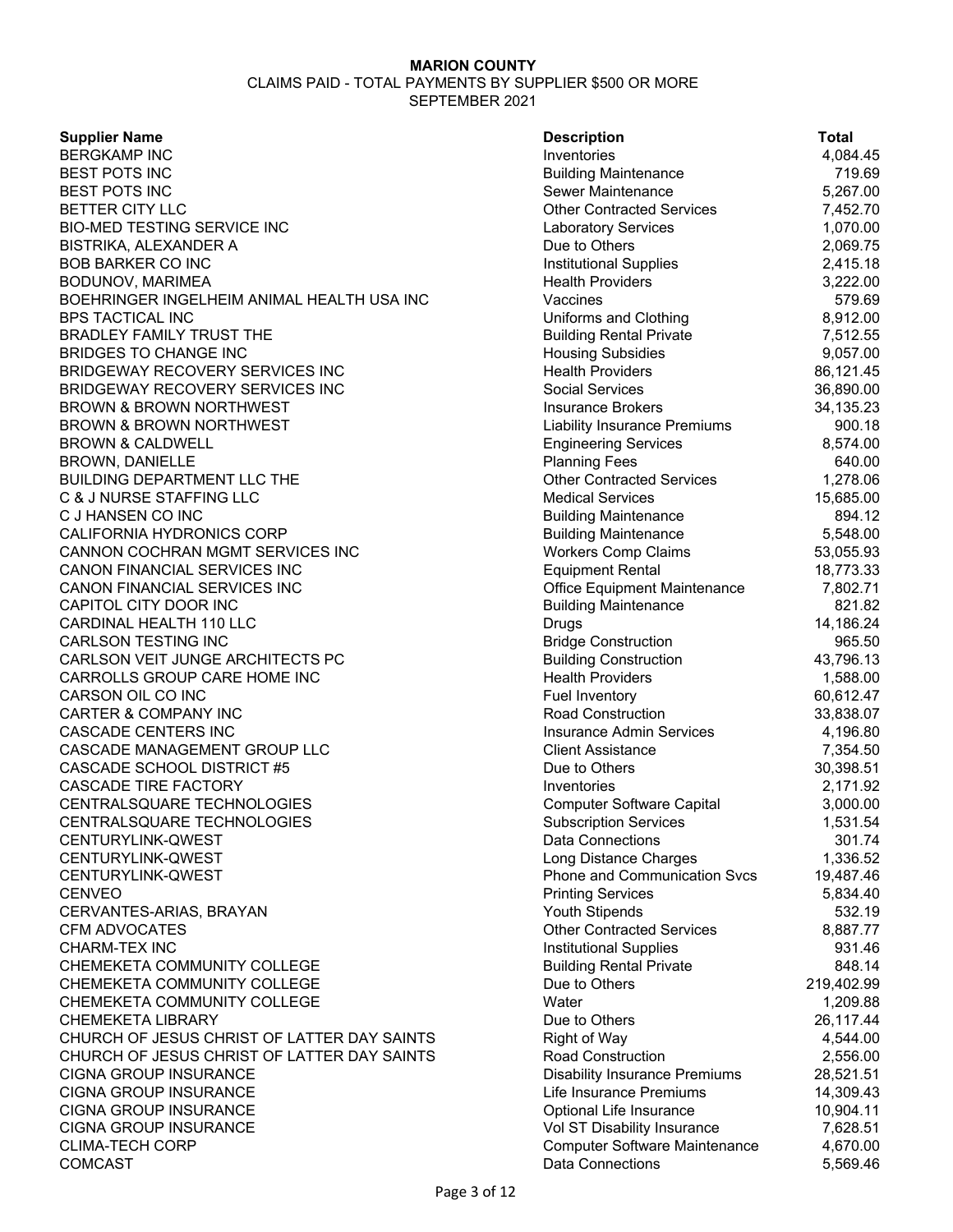#### CLAIMS PAID - TOTAL PAYMENTS BY SUPPLIER \$500 OR MORE SEPTEMBER 2021

**Supplier Name Community Community Community Community Community Community Community Community Community Community** COMMUNITY SUPPORT SERVICES INC **COMMUNITY SUPPORT SERVICES** INC CONNECTIONS365 Health Providers 2,500.00 COOKS CORRECTIONAL Institutional Supplies 622.80 CORAL SALES CO Inventories 3,774.00 COREY, DAVID M PHD **Pre Employment Costs** 650.00 CORRECT RX PHARMACY SERVICES INC **Example 25,462.26** Drugs 25,462.26 COSTCO WHOLESALE **COST EXECUTE:** 198.55 COSTCO WHOLESALE **Food Supplies** 354.86 COSTCO WHOLESALE **COST EXECUTE:** 1999 TO SEAL A SEAL AND SEAL AND SEAL AND SEAL AT STATE SEAL ASSAULT SEAL AND STA COSTCO WHOLESALE **COST EXPENSIVE COST COST EXPENSE 20.89** Miscellaneous Expense 20.89 COSTCO WHOLESALE Office Supplies 20.99 COUCH POLYGRAPH SERVICES LLC Polygraph Services 720.00 COVANTA MARION INC Ash Trans and Disposal (67,412.63) COVANTA MARION INC Brooks Willamette Outfall Line (8,570.24) COVANTA MARION INC Medical Waste Blue Bin Fees (1,529.95) COVANTA MARION INC Medical Waste Gray Bin Fees (4,437.15) COVANTA MARION INC Waste to Energy Contract 426,411.38 COVANTA MARION INC WTEF Supplemental Waste Fees (3,930.70) COVENDIS TECHNOLOGIES Other Contracted Services 14,080.00 CRABTREE CRUSHING INC Crushed Rock 793.08 CRAFCO INC 6.57 CRISIS CHAPLAINCY SERVICES Public Safety Program Services 1,114.0 0 CTS LANGUAGELINK Interpreters and Translators 624.21 CUBIC ITS INC Computer Software Maintenance 505.05 CUES Other Contracted Services 524.49 D & O GARBAGE SERVICE **Garbage Disposal and Recycling 1,547.41** DASH MEDICAL GLOVES Medical Supplies 1,019.60 DAVID EVANS & ASSOCIATES INC **Bridge Construction** 20,294.35 DAVID EVANS & ASSOCIATES INC Ferries Ferries Ferries 5,516.03 DAVIS WRIGHT TREMAINE LLP Legal Services 252.67 DAVIS WRIGHT TREMAINE LLP **CONTRACTED SERVICES** Other Contracted Services 11,998.70 DELL MARKETING LP **Computer Hardware Capital** 47,448.30 DELL MARKETING LP **Computers Non Capital** 3,544.54 DIETER, KAY L MD Medical Services 16,335.00 DKS ASSOCIATES Road Construction 2,390.00 DKS ASSOCIATES 411.01 DLT SOLUTIONS Computer Software Maintenance 895.00 DONALD CITY OF 273.86 DONALD CITY OF SERVICE SERVICE SERVICE SERVICE SERVICE SERVICE SERVICE SERVICE SERVICE SERVICE SERVICE SERVICE DOOLEY ENTERPRISES INC Field Supplies 5,478.40 DOWL LLC Bridge Construction 37,912.05 DOWL LLC Road Construction 21,597.50 DOWNTOWN STORAGE & WAREHOUSE LLC Building Rental Private 19,955.00 DU, WENMIN Due to Others 1,996.02 DYNAMIC SALES & SERVICE **DEPARTMENT CAPITS** Departmental Equipment Capital 14,731.00 ECONORTHWEST Other Contracted Services 13,130.00 EFFECTIVE FOUNDATIONS EVALUATION & COUNSELING SVCS Other Contracted Services 1,320.00 ELIASON, DOUGLAS D Other Contracted Services 832.00 EMOCHA MOBILE HEALTH INC **EXECUTE:** Subscription Services 7,168.80 ENTENMANN-ROVIN CO Awards and Recognition 260.75 ENTENMANN-ROVIN CO Due to Others 188.50 ENTENMANN-ROVIN CO Uniforms and Clothing 460.10 ERGOCENTRIC INC 624.60 EXCLUSION SCREENING LLC **EXECLUSION** SCREENING LLC FAIRWAY DEVELOPMENT GROUP INC **Building Rental Private** 2,515.00 FASTENAL CO Inventories 1,959.87 FASTENAL CO Parts 1,904.72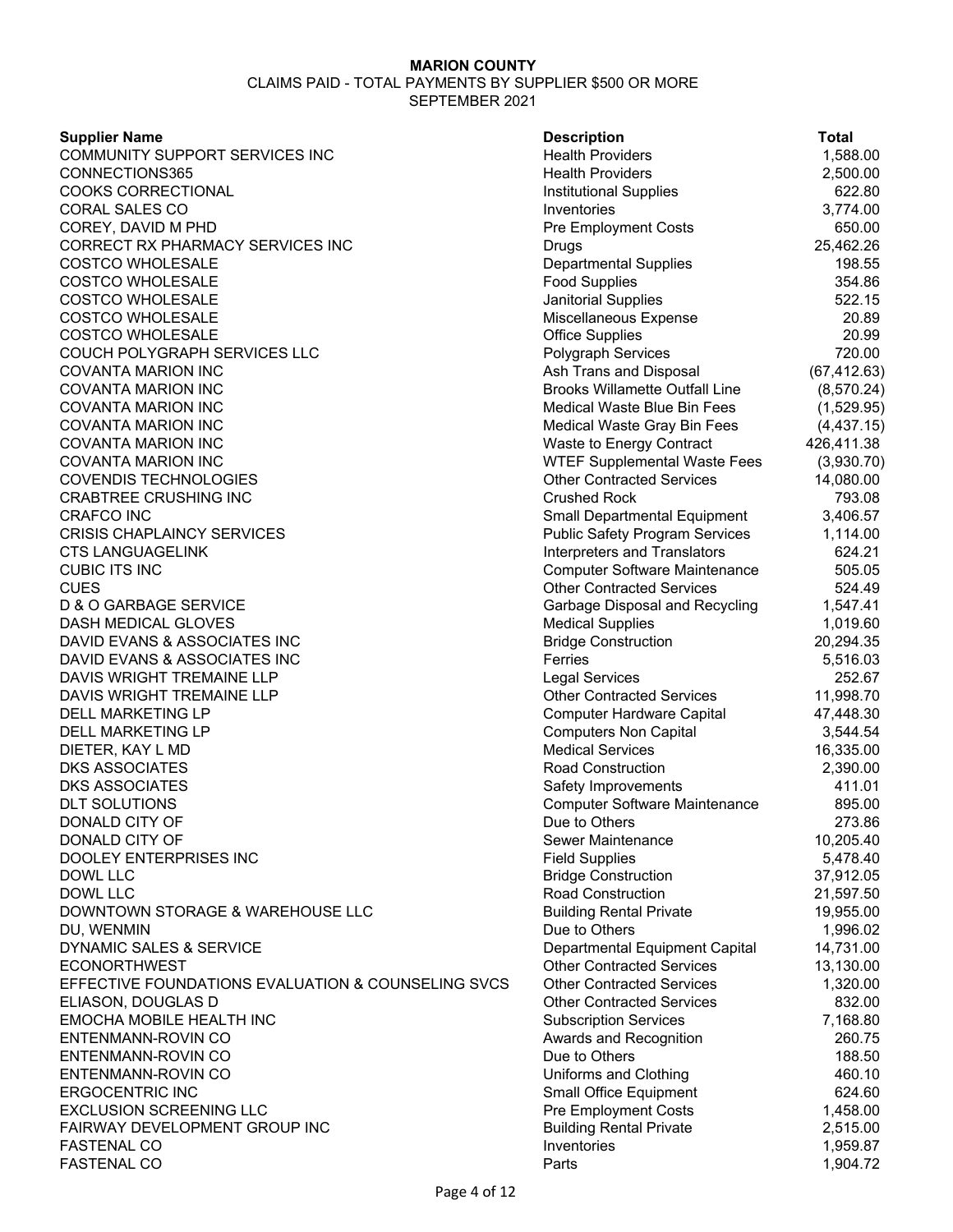CLAIMS PAID - TOTAL PAYMENTS BY SUPPLIER \$500 OR MORE SEPTEMBER 2021

### **Supplier Name**

| <b>Supplier Name</b>                | <b>Description</b>                   | <b>Total</b> |
|-------------------------------------|--------------------------------------|--------------|
| <b>FASTENAL CO</b>                  | Safety Clothing                      | 101.35       |
| FERGUSON ENTERPRISES INC            | <b>Building Maintenance</b>          | 512.07       |
| FERGUSON ENTERPRISES INC            | <b>Departmental Supplies</b>         | 22.72        |
| FERGUSON ENTERPRISES INC            | <b>Field Supplies</b>                | 35.49        |
| FINLEY BUTTES LANDFILL              | Leachate Disposal                    | 41,924.76    |
| <b>FOPPO</b>                        | <b>FOPPO Dues</b>                    | 2,220.00     |
| <b>G &amp; S MACHINE INC</b>        | Parts                                | 2,365.70     |
| <b>GALT FOUNDATION</b>              | <b>Temporary Staffing</b>            | 7,688.04     |
| <b>GARRETTSON, DARYL S</b>          | <b>Legal Services</b>                | 900.00       |
| <b>GARTEN SERVICES INC</b>          | <b>Battery Recycling</b>             | 2,450.30     |
| <b>GARTEN SERVICES INC</b>          | <b>Document Disposal Services</b>    | 4,467.00     |
| <b>GARTEN SERVICES INC</b>          | <b>Mail Services</b>                 | 12,376.22    |
| <b>GARTEN SERVICES INC</b>          | Postage                              | 3,862.26     |
| <b>GERVAIS CITY OF</b>              | Due to City of Gervais               | 507.73       |
| <b>GERVAIS CITY OF</b>              | Due to Others                        | 1,985.05     |
| <b>GERVAIS SCHOOL DISTRICT #1</b>   | Due to Others                        | 6,939.52     |
| GEVEKO MARKINGS INC                 | Inventories                          | 7,517.88     |
| GRAINGER                            | <b>Building Maintenance</b>          | 95.08        |
| GRAINGER                            | <b>Departmental Supplies</b>         | 8.83         |
| GRAINGER                            | <b>Electrical Supplies</b>           | 179.31       |
| GRAINGER                            | <b>Institutional Supplies</b>        | 127.88       |
| GRAINGER                            | Inventories                          | 282.15       |
| GRAINGER                            | <b>Small Departmental Equipment</b>  | 155.01       |
| GREAT WESTERN SWEEPING INC          | <b>Other Contracted Services</b>     | 14,585.34    |
| GRESHAM FORD                        | Automobiles                          | 24,436.77    |
| <b>GREYSTONE TACTICAL</b>           | Due to Others                        | 604.39       |
| <b>GREYSTONE TACTICAL</b>           | Institutional Supplies               | 660.00       |
| <b>GREYSTONE TACTICAL</b>           | Small Departmental Equipment         | 2,790.00     |
| <b>GREYSTONE TACTICAL</b>           | Uniforms and Clothing                | 6,875.11     |
| <b>GROVE MUELLER &amp; SWANK PC</b> | <b>Accounting Services</b>           | 600.00       |
| GUDINO, JULIAN                      | Youth Stipends                       | 516.25       |
| HARDEN PSYCHOLOGICAL ASSOCIATES PC  | <b>Pre Employment Costs</b>          | 1,490.00     |
| HARPER HOUF PETERSON RIGHELLIS INC  | <b>Road Construction</b>             | 15,431.11    |
| <b>HELION SOFTWARE INC</b>          | <b>Computer Software Capital</b>     | 75,000.00    |
| <b>HELION SOFTWARE INC</b>          | <b>Computer Software Maintenance</b> | 192,600.00   |
| HENRY SCHEIN INC                    | <b>Departmental Supplies</b>         | 66.66        |
| HENRY SCHEIN INC                    | <b>Medical Supplies</b>              | 637.21       |
| HOME DEPOT PRO-SUPPLYWORKS          | Institutional Supplies               | 4,109.27     |
| HOME DEPOT PRO-SUPPLYWORKS          | Janitorial Supplies                  | 816.93       |
| HOME DEPOT PRO-SUPPLYWORKS          | Remodels and Site Improvements       | 458.60       |
| HONE GROUP INC                      | Training                             | 11,000.00    |
| HUBBARD CITY OF                     | Due to City of Hubbard               | 1,423.94     |
| HUBBARD CITY OF                     | Due to Others                        | 2,291.08     |
| HUBBARD RURAL FIRE DISTRICT         | Due to Others                        | 1,360.89     |
| HUD                                 | Due to Others                        | 1,992.47     |
| <b>IFTC LLC</b>                     | <b>Building Rental Private</b>       | 1,845.00     |
| <b>INDY SAFETY INC</b>              | <b>Other Contracted Services</b>     | 6,150.00     |
| INGALLS & ASSOCIATES LLC            | Advertising                          | 14,677.45    |
| <b>INGALLS &amp; ASSOCIATES LLC</b> | <b>Fair Equipment Rentals</b>        | 12,499.44    |
| INGALLS & ASSOCIATES LLC            | <b>Fairgrounds Rental</b>            | 467.50       |
| INTERNAL REVENUE SERVICE            | Federal Income Tax Withheld          | 769,576.37   |
| INTERNAL REVENUE SERVICE            | Medicare Payable EE                  | 112,500.46   |
| INTERNAL REVENUE SERVICE            | Medicare Payable ER                  | 112,500.46   |
| INTERNAL REVENUE SERVICE            | Social Security Payable EE           | 479,966.36   |
| INTERNAL REVENUE SERVICE            | Social Security Payable ER           | 479,966.36   |
| <b>INTERSTATE AUTO PARTS</b>        | Inventories                          | 558.46       |
| <b>IPSENAULT CO THE</b>             | <b>Departmental Supplies</b>         | 772.39       |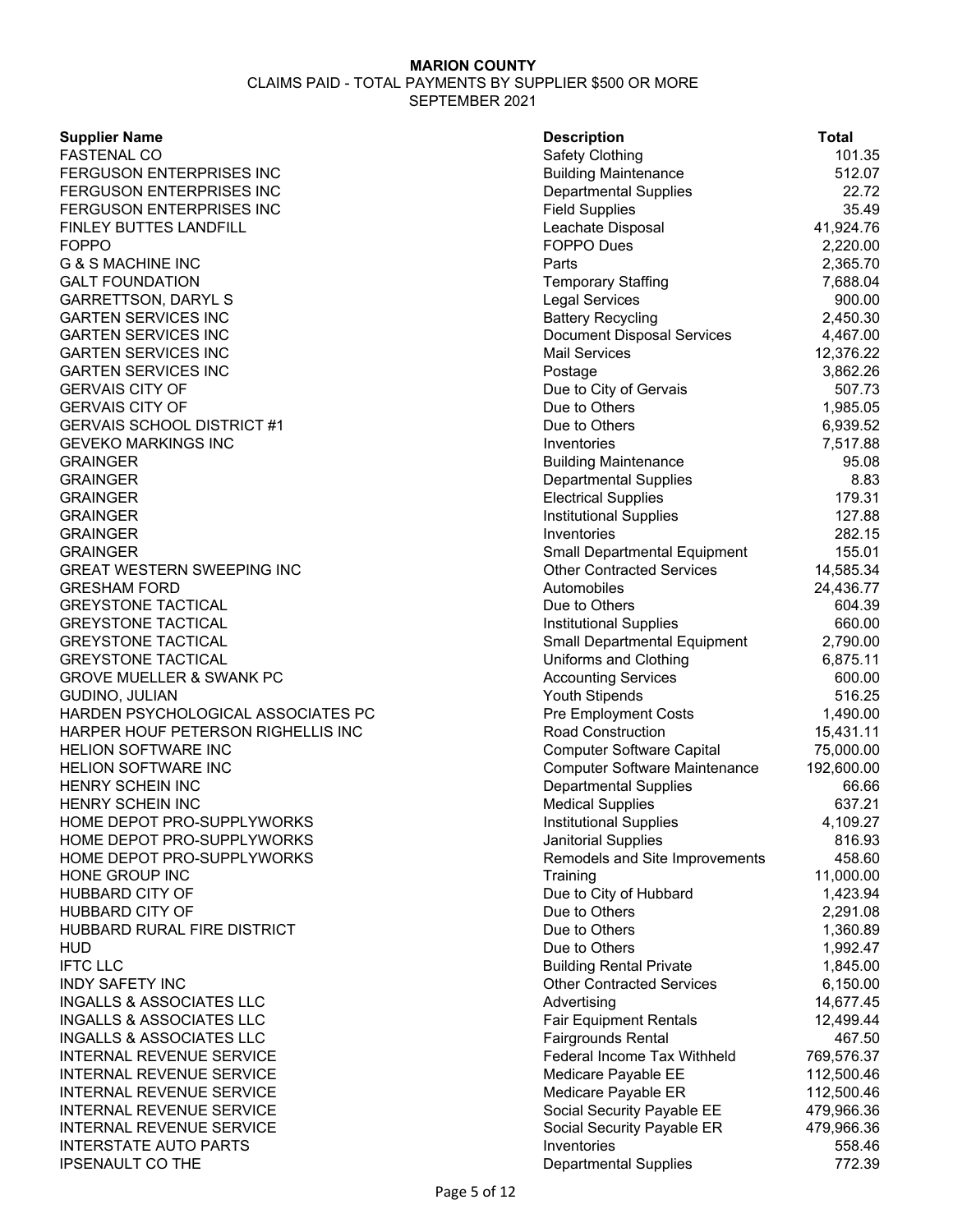#### SEPTEMBER 2021

# **Supplier Name**

| Supplier Name                            | <b>Description</b>                   | <b>Total</b> |
|------------------------------------------|--------------------------------------|--------------|
| IS LIVING                                | <b>Janitorial Services</b>           | 1,873.94     |
| JEFFERSON CITY OF                        | <b>Client Assistance</b>             | 145.99       |
| JEFFERSON CITY OF                        | Due to Others                        | 894.49       |
| JEFFERSON RURAL FIRE PROTECTION DISTRICT | Due to Others                        | 1,905.74     |
| JEFFERSON SCHOOL DISTRICT 14J            | Due to Others                        | 13,360.09    |
| JENSEN, BETHANY K                        | <b>Medical Services</b>              | 20,338.00    |
| JOHN DEERE FINANCIAL                     | Inventories                          | 2,631.48     |
| <b>JULIETTES HOUSE</b>                   | Witnesses                            | 600.00       |
| K & E ROCK PRODUCTS LLC                  | <b>Crushed Rock</b>                  | 20,166.24    |
| KAISER PERMANENTE                        | Dental Insurance Premiums            | 80,812.35    |
| KAISER PERMANENTE                        | <b>Health Insurance Premiums</b>     | 1,121,813.78 |
| KAISER PERMANENTE                        | <b>Laboratory Services</b>           | 600.00       |
| KEEFE COMMISSARY NETWORK LLC             | Drugs                                | 828.61       |
| KEEFE COMMISSARY NETWORK LLC             | <b>Institutional Supplies</b>        | 3,318.33     |
| KEIZER CITY OF                           | Due to Others                        | 14,635.81    |
| KEIZER FIRE DISTRICT                     | Due to Others                        | 12,767.68    |
| KEIZER OUTDOOR POWER EQUIP               | Dept Equipment Maintenance           | 272.50       |
| KEIZER OUTDOOR POWER EQUIP               | Inventories                          | 1,131.65     |
| KEIZER OUTDOOR POWER EQUIP               | <b>Small Departmental Equipment</b>  | 1,488.30     |
| KELLINGTON LAW GROUP PC                  | <b>Legal Services</b>                | 2,500.00     |
| KEYBANK NATIONAL ASSN                    | <b>Accounting Services</b>           | 107.86       |
| KEYBANK NATIONAL ASSN                    | Pre Tax HSA Contributions            | 23,161.66    |
| KHOURY DEVELOPMENT LLC                   | <b>Building Rental Private</b>       | 13,082.78    |
| KLUG, MELODY ANNE                        | <b>Medical Services</b>              | 4,590.00     |
| KNIFE RIVER CORP - NORTHWEST             | <b>Asphalt Concrete</b>              | 27,378.92    |
| KNIFE RIVER CORP - NORTHWEST             | Liquid Asphalt                       | 1,364.00     |
| KRAVITZ, NATHANIEL                       | <b>Medical Services</b>              | 7,750.00     |
| <b>KROWDFIT INC</b>                      | <b>Subscription Services</b>         | 1,228.50     |
| KROWDFIT INC                             | <b>Wellness Services</b>             | 1,228.50     |
| LAUREN AVERY EDWARDS LENHART TR          | Due to Others                        | 1,179.93     |
| LAWRENCES AUTO PARTS INC                 | Inventories                          | 2,230.56     |
| LEE ENTERPRISES INC                      | Advertising                          | 500.00       |
| <b>LEGACY CONTRACTING INC</b>            | Ferries                              | 263,573.25   |
| LEGAL FILES SOFTWARE INC                 | <b>Computer Software Capital</b>     | 16,079.00    |
| <b>LEHR AUTO</b>                         | Automobiles                          | 23,473.18    |
| LEHR AUTO                                | Vehicle Maintenance                  | 1,729.79     |
| LES SCHWAB TIRE CENTER                   | Inventories                          | 2,379.51     |
| LES SCHWAB TIRE CENTER                   | Vehicle Maintenance                  | 1,583.08     |
| LEXISNEXIS                               | Publications                         | 394.31       |
| LEXISNEXIS                               | <b>Subscription Services</b>         | 1,367.00     |
| LEXISNEXIS RISK SOLUTIONS                | <b>Computer Software Maintenance</b> | 1,442.00     |
| <b>LIBERTY CARE HOMES</b>                | <b>Health Providers</b>              | 791.00       |
| LINGUAVA INTERPRETERS INC                | Interpreters and Translators         | 977.44       |
| LINN BENTON LINCOLN ESD                  | Due to Others                        | 27,311.57    |
| LOBERG, LANCE MD                         | <b>Medical Services</b>              | 14,500.00    |
| LOCUMTENENS.COM LLC                      | <b>Medical Services</b>              | 44,329.52    |
| LONGBOTTOM COFFEE & TEA INC              | Inventories                          | 515.15       |
| LOOMIS                                   | <b>Armored Car Services</b>          | 8,753.02     |
| MAGELLAN ADVISORS LLC                    | <b>Other Contracted Services</b>     | 525.00       |
| MARC NELSON OIL PRODUCTS INC             | Inventories                          | 1,634.32     |
| MARC NELSON OIL PRODUCTS INC             | Oil and Lubricants                   | 3,234.33     |
| <b>MARION COUNTY DISTRICT ATTORNEY</b>   | Witness Mileage Reimbursement        | 447.20       |
| MARION COUNTY DISTRICT ATTORNEY          | Witnesses                            | 610.00       |
| <b>MARION COUNTY FIRE DISTRICT #1</b>    | Due to Others                        | 20,453.05    |
| MARION ENVIRONMENTAL SERVICES INC        | Garbage Disposal and Recycling       | 162.15       |
| MARION ENVIRONMENTAL SERVICES INC        | Hazardous Waste Disposal             | 360.60       |
| MARION RESOURCE RECOVERY FACILITY LLC    | <b>Transfer Station Contracts</b>    | 151,565.48   |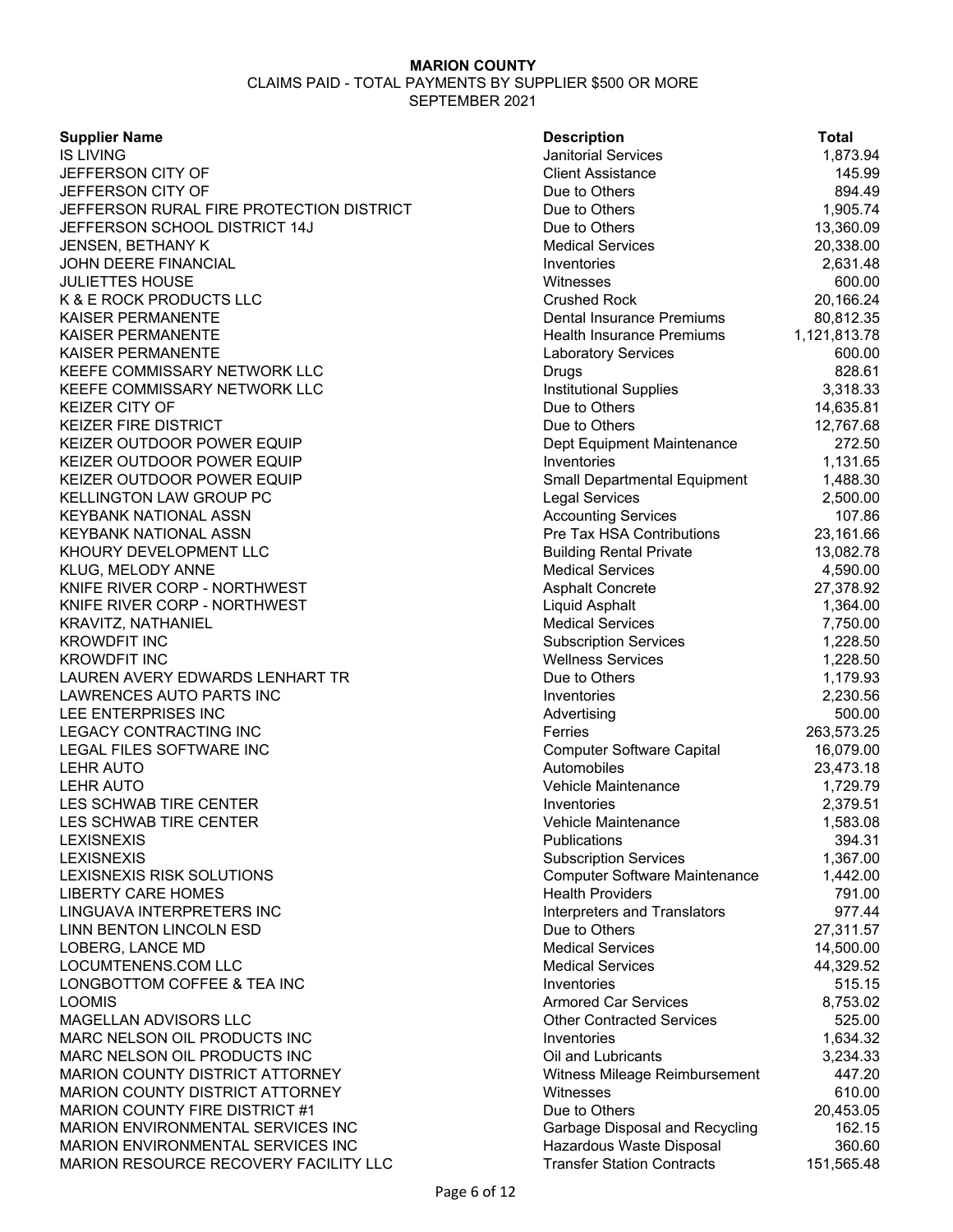# **Supplier Name**

MARION SOIL & WATER CONSERVATION DISTRICT MCCALL, BRYAN & MICHELLE MCCOY FREIGHTLINER MCGILCHRIST URBAN RENEWAL METLIFE Vol Home and Auto Insurance 1,311.71 MID VALLEY REP PAYEE MID VALLEY SOCCER CLUB MID-WILLAMETTE VALLEY COG MID-WILLAMETTE VALLEY COMMUNITY ACTION AGENCY INC MID-WILLAMETTE VALLEY CRC MILL CREEK URBAN RENEWAL MILLER, JAMES F MNJ TECHNOLOGIES DIRECT INC MODA HEALTH PLAN INC MODERN BUILDING SYSTEMS INC MOOSE RAPIDS TECHNOLOGY INC MOREHEAD, JUDITH A MORPHEUS YOUTH PROJECT MOTION & FLOW CONTROL PRODUCTS INC MOTION & FLOW CONTROL PRODUCTS INC MOTION & FLOW CONTROL PRODUCTS INC MT ANGEL CITY OF MT ANGEL CITY OF MT ANGEL CITY OF MT ANGEL FIRE DISTRICT MT ANGEL SCHOOL DISTRICT #91 MULTIVERSE INTERPRETING INC MYTHICS INC Computer Hardware Maintenance 1,073.06 MYTHICS INC NATIONAL INTERPRETING SERVICE INC NET TRANSCRIPTS INC NORRIS & STEVENS INC NORTH GATEWAY URBAN RENEWAL NORTH MARION SCHOOL DISTRICT #15 NORTH SANTIAM PAVING CO NORTH SANTIAM SCHOOL DISTRICT #29J NORTHWEST NATURAL GAS CO NUTRIEN AG SOLUTIONS INC OFFICE WORLD INC ONE CALL CONCEPTS INC ONE CALL CONCEPTS INC ONPLAN CONSULTING ORCHARD PARK APARTMENTS OREGON ASSN CHIEFS OF POLICE OREGON CORRECTIONS ENTERPRISES OREGON DEPT OF HUMAN SERVICES OREGON DEPT OF HUMAN SERVICES OREGON DEPT OF HUMAN SERVICES OREGON DEPT OF JUSTICE OREGON DEPT OF REVENUE OREGON DEPT OF REVENUE OREGON DEPT OF REVENUE OREGON DEPT OF REVENUE OREGON DEPT OF REVENUE OREGON DEPT OF REVENUE OREGON DEPT OF REVENUE OREGON DEPT OF TRANSPORTATION

| <b>Description</b>                                | Total              |
|---------------------------------------------------|--------------------|
| Due to Others                                     | 3,008.76           |
| <b>Planning Fees</b>                              | 1,565.00           |
| Road Maintenance Vehicles                         | 274,025.46         |
| Due to Others                                     | 2,006.72           |
| Vol Home and Auto Insurance                       | 1,311.71           |
| <b>Accounting Services</b>                        | 4,050.00           |
| <b>Other Contracted Services</b>                  | 8,923.02           |
| <b>Temporary Staffing</b>                         | 9,168.18           |
| <b>Social Services</b>                            | 8,333.33           |
| <b>Cable Access Services</b>                      | 12,716.42          |
| Due to Others                                     | 2,798.58           |
| <b>Medical Services</b>                           | 27,825.00          |
| <b>Computers Non Capital</b>                      | 12,187.19          |
| <b>Dental Insurance Premiums</b>                  | 85,599.45          |
| <b>Building Rental Private</b>                    | 1,357.70           |
| <b>Computer Software Maintenance</b>              | 6,525.00           |
| <b>Other Contracted Services</b>                  | 2,150.00           |
| <b>Other Contracted Services</b>                  | 2,188.56           |
| <b>Field Supplies</b>                             | 279.77             |
| Inventories                                       | 384.86             |
| Parts                                             | 74.66              |
| Due to City of Mt Angel                           | 111.80             |
| Due to Others                                     | 2,223.60           |
| <b>Structural Permits</b>                         | 51.90              |
| Due to Others                                     | 1,256.33           |
| Due to Others                                     | 5,553.86           |
| Interpreters and Translators                      | 1,493.25           |
| Computer Hardware Maintenance                     | 1,073.06           |
| <b>Computer Software Maintenance</b>              | 45,199.51          |
| <b>Interpreters and Translators</b>               | 1,286.25           |
| <b>Other Contracted Services</b><br>Due to Others | 658.76             |
| Due to Others                                     | 931.20<br>8,179.26 |
| Due to Others                                     | 17,549.11          |
| Road Resurfacing                                  | 46,295.66          |
| Due to Others                                     | 751,186.39         |
| <b>Natural Gas</b>                                | 7,348.28           |
| <b>Other Contracted Services</b>                  | 19,056.00          |
| <b>Small Departmental Equipment</b>               | 26,481.75          |
| Miscellaneous Expense                             | 10.80              |
| <b>Other Contracted Services</b>                  | 553.20             |
| <b>Computer Software Capital</b>                  | 19,952.00          |
| <b>Client Assistance</b>                          | 3,592.00           |
| Dues and Memberships                              | 2,255.00           |
| Small Office Equipment                            | 936.00             |
| Domestic Violence                                 | 7,750.00           |
| Miscellaneous Expense                             | 2,268.79           |
| <b>Other Contracted Services</b>                  | 100.00             |
| Wage Attachment                                   | 5,450.05           |
| Due to Others                                     | 404.92             |
| <b>State Assessments</b>                          | 63,850.64          |
| <b>State Court Facilities Account</b>             | 105.08             |
| <b>State Income Tax Withheld</b>                  | 511,304.08         |
| <b>State LEMLA</b>                                | 72.00              |
| <b>State Police</b>                               | 9,764.02           |
| Weighmaster                                       | 23,562.83          |
| <b>Client Assistance</b>                          | 39.50              |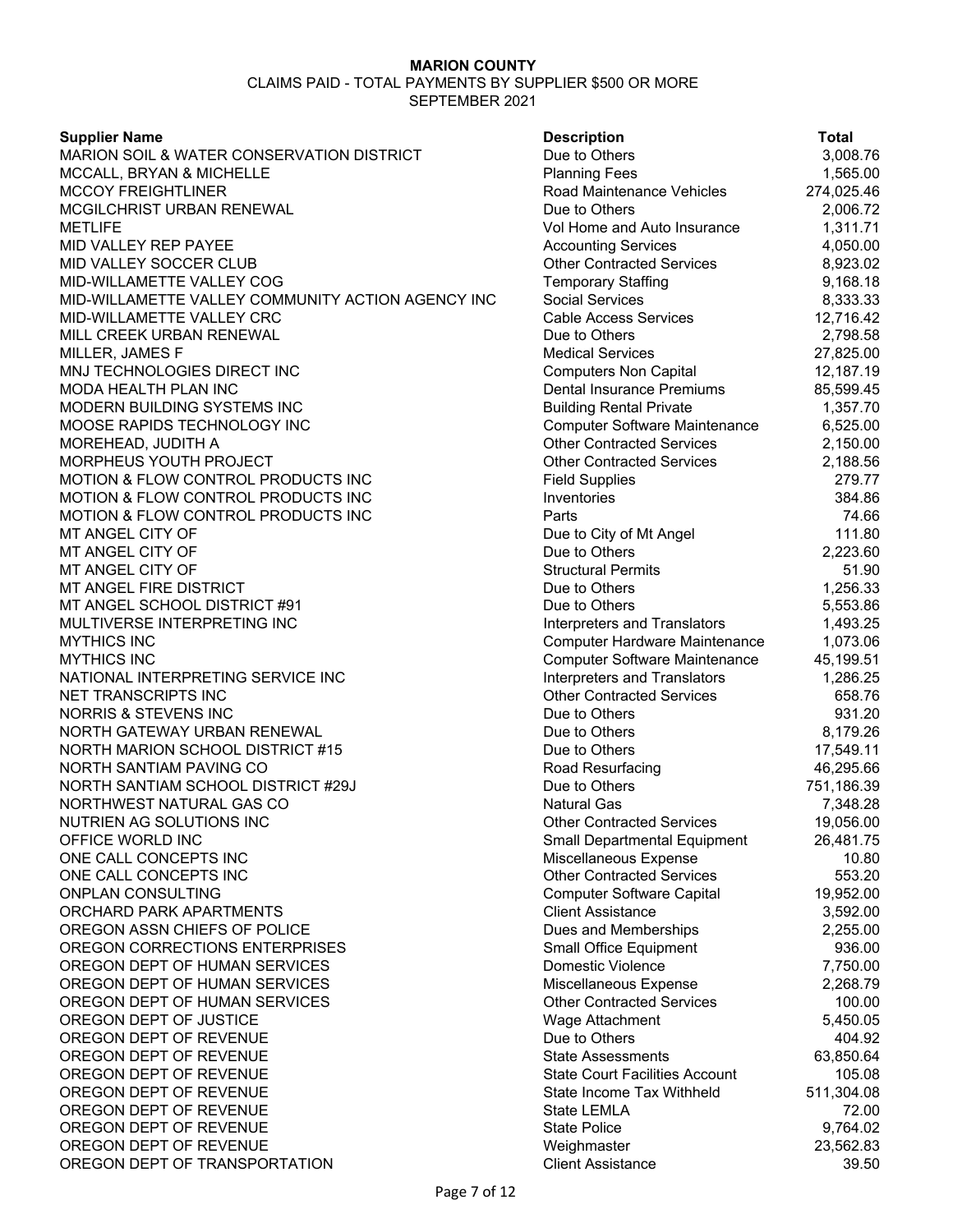#### CLAIMS PAID - TOTAL PAYMENTS BY SUPPLIER \$500 OR MORE SEPTEMBER 2021

#### **Supplier Name**

OREGON DEPT OF TRANSPORTATION OREGON DEPT OF TRANSPORTATION OREGON DEPT OF TRANSPORTATION OREGON DEPT OF TRANSPORTATION OREGON DEPT OF TRANSPORTATION OREGON DEPT OF TRANSPORTATION OREGON DEPT OF TRANSPORTATION OREGON DEPT OF TRANSPORTATION OREGON DEPT OF TRANSPORTATION OREGON DEPT OF TRANSPORTATION OREGON DEPT OF TRANSPORTATION OREGON DEPT OF TRANSPORTATION OREGON FARM BUREAU FEDERATION OREGON HEALTH AUTHORITY OREGON HEALTH AUTHORITY OREGON HEALTH AUTHORITY OREGON NURSES ASSN OREGON PUBLICATION CORP OREGON ST DEPT OF CONSUMER & BUSINESS SVCS OREGON ST DEPT OF CONSUMER & BUSINESS SVCS OREGON STATE BAR OREGON STATE DEPT OF ADMIN SERVICES OREGON STATE DEPT OF ADMIN SERVICES OREGON STATE DEPT OF ENV QUALITY OREGON STATE DEPT OF ENV QUALITY OREGON STATE DEPT OF FORESTRY OREGON STATE HOSPITAL OREGON STATE POLICE OREILLY AUTO PARTS OREILLY AUTO PARTS OREILLY AUTO PARTS OREILLY AUTO PARTS **OUTDOOR FENCE CO OUTDOOR FENCE CO** OVERHEAD DOOR CO OF SALEM OVS ORCHARD & VINEYARD SUPPLY OXFORD HOUSE ATHENA COVE OXFORD HOUSE TRINITY<br>P G E P G E Bridge Construction 65.35 P G E City Operations and St Lights 23,999.44 P G E Electricity 106,694.89 P G E Traffic Signal Electricity 1,761.00 **P&M AUTOMOTIVE INC** P&M AUTOMOTIVE INC PACIFIC MAILING & SHIPPING INC PACIFIC MICROREM INC PACIFIC NW OFFICE FURNITURE DESIGN PACIFIC POWER PACIFIC POWER **PACIFIC POWER** PACIFIC POWER PACIFIC SANITATION INC PACIFIC SANITATION INC PACIFICSOURCE HEALTH PLANS PACWEST MACHINERY LLC PASSPORT TO LANGUAGES INC PATHFINDERS OF OREGON

| <b>Description</b>                                        | <b>Total</b>       |
|-----------------------------------------------------------|--------------------|
| <b>COVP Transp Permits County</b>                         | 3,917.00           |
| <b>Engineering Services</b>                               | 4.03               |
| Ferries                                                   | 1,068.14           |
| Non COVP State Permits                                    | 14.00              |
| Other Investigations                                      | 46.75              |
| <b>Pre Employment Costs</b>                               | 5.75               |
| Road Construction                                         | 869.40             |
| Road Resurfacing                                          | 675.00             |
| Safety Improvements                                       | 57.38              |
| <b>Subscription Services</b>                              | 58.65              |
| <b>Traffic Signal Electricity</b>                         | 342.94             |
| <b>Traffic Signal Maintenance</b>                         | 13.26              |
| <b>Building Rental Private</b>                            | 7,660.01           |
| <b>Departmental Supplies</b>                              | 3,430.00           |
| <b>Match Payments</b>                                     | 25,788.74          |
| <b>Other Contracted Services</b>                          | 17,250.00          |
| <b>ONA Dues</b>                                           | 850.88             |
| Advertising                                               | 3,208.00           |
| <b>Device Licenses</b>                                    | 1,599.36           |
| <b>Structural Permits</b>                                 | 25,840.19          |
| Publications                                              | 1,460.00           |
| Motor Pool Mileage                                        | 11,095.16          |
| Vehicle Maintenance                                       | 60.00              |
| <b>Professional Licenses</b>                              | 240.00             |
| <b>Structural Permits</b>                                 | 7,300.00           |
| Due to Others                                             | 652.25             |
| <b>Building Rental Private</b>                            | 4,000.00           |
| Other Investigations                                      | 2,115.00           |
| Inventories                                               | 4,005.78           |
| Parts                                                     | 78.50              |
| <b>Small Departmental Equipment</b>                       | 45.16              |
| <b>Small Tools</b>                                        | 207.93             |
| <b>Building Maintenance</b>                               | 1,001.32           |
| Site Improvements                                         | 7,584.45           |
| <b>Building Maintenance</b>                               | 831.00             |
| <b>Other Contracted Services</b>                          | 7,676.25           |
| <b>Housing Subsidies</b>                                  | 1,600.00           |
| <b>Client Assistance</b>                                  | 1,335.00           |
| <b>Bridge Construction</b>                                | 65.35              |
| <b>City Operations and St Lights</b>                      | 23,999.44          |
| Electricity                                               | 106,694.89         |
| <b>Traffic Signal Electricity</b><br>Other Investigations | 1,761.00<br>300.00 |
| Vehicle Maintenance                                       | 245.50             |
| Departmental Equipment Capital                            | 8,000.00           |
| <b>Office Equipment Maintenance</b>                       | 550.00             |
| Remodels and Site Improvements                            | 21,498.50          |
| <b>City Operations and St Lights</b>                      | 93.75              |
| <b>Client Assistance</b>                                  | 705.00             |
| Electricity                                               | 727.07             |
| <b>Traffic Signal Electricity</b>                         | 84.78              |
| <b>Ash Hauling Services</b>                               | 22,060.34          |
| Garbage Disposal and Recycling                            | 680.57             |
| <b>Health Insurance Premiums</b>                          | 959,306.97         |
| Inventories                                               | 1,924.95           |
| Interpreters and Translators                              | 2,874.05           |
| Social Services                                           | 25,535.08          |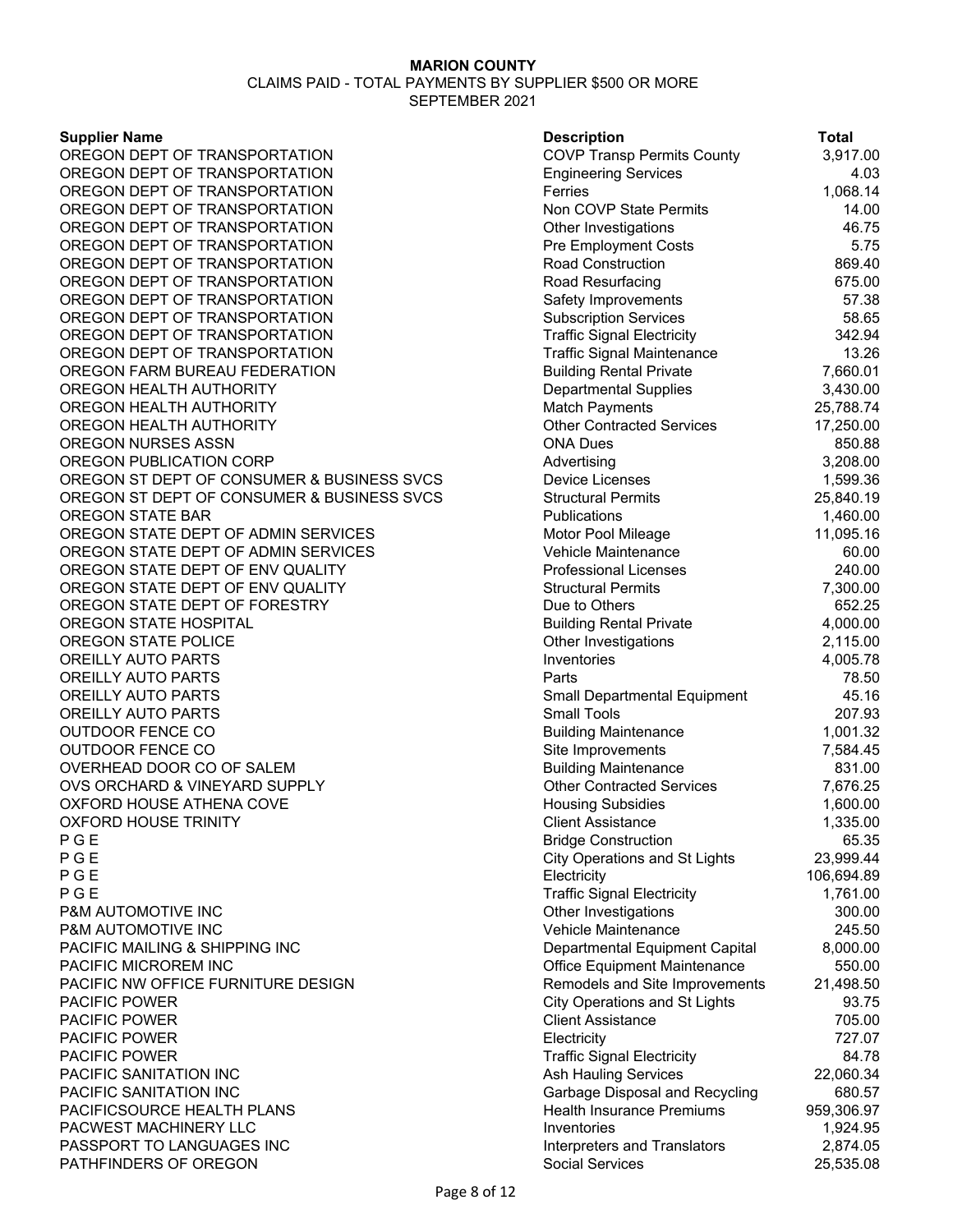CLAIMS PAID - TOTAL PAYMENTS BY SUPPLIER \$500 OR MORE SEPTEMBER 2021

#### **Supplier Name**

PELTON PROJECT INC PETERSON MACHINERY CO PETERSON MACHINERY CO **PETERSON TRUCKS** PETRE, TERI PIONEER TRUST BANK NA TRUSTEE PITNEY BOWES RESERVE ACCOUNT PLATT ELECTRIC SUPPLY PNP QUARRY PORAC RETIREE MEDICAL TRUST PREMIER OFFICE TECHNOLOGIES INC PREMIUM PROPERTY MANAGEMENT INC PROFESSIONAL BENEFIT SERVICES INC PROFESSIONAL BENEFIT SERVICES INC PROFESSIONAL BENEFIT SERVICES INC PROFESSIONAL BENEFIT SERVICES INC PROFESSIONAL CREDIT SERVICE PROFESSIONAL CREDIT SERVICE PROFESSIONAL INTERPRETERS INC PROFESSIONAL THERAPEUTIC COMMUNITY NETWORK INC PROSTAR SECURITY INC **PROSTAR SECURITY INC** PUBLIC EMPLOYEES RETIREMENT SYSTEM PUBLIC EMPLOYEES RETIREMENT SYSTEM PUBLIC EMPLOYEES RETIREMENT SYSTEM PUBLIC EMPLOYEES RETIREMENT SYSTEM PUBLIC EMPLOYEES RETIREMENT SYSTEM PUBLIC PARTNERSHIPS LLC QUEST DIAGNOSTICS INC R & R TREE SERVICE INC R S D Building Maintenance the control of the state of the Building Maintenance the control of the 1,125.60  $\,$ RA GRAY CONSTRUCTION LLC RA-2 LLC Client Assistance 4,111.50 RAM STEELCO INC RAM STEELCO INC REDE GROUP REDWOOD TOXICOLOGY LABORATORY INC REECE COMPLETE SECURITY SOLUTIONS REECE COMPLETE SECURITY SOLUTIONS REPUBLIC SERVICES INC REPUBLIC SERVICES INC RETAIL LOCKBOX INC **RICOH USA INC** RICOH USA INC **RICOH USA INC** RITZ SAFETY LLC RITZ SAFETY LLC RIVERBEND CONSTRUCTION INC RIVERBEND MATERIALS **RIVERBEND MATERIALS** RIVERBEND MATERIALS RIVERFRONT/DOWNTOWN URBAN RENEWAL ROBERSON MOTORS INC ROBERT HALF INTERNATIONAL INC ROBERT HALF INTERNATIONAL INC ROBERT HALF INTERNATIONAL INC ROCKWEST TRAINING CO INC

| <b>Description</b>                         | <b>Total</b>           |
|--------------------------------------------|------------------------|
| <b>Health Providers</b>                    | 23,628.97              |
| Inventories                                | 1,086.41               |
| Parts                                      | 8.96                   |
| Inventories                                | 859.53                 |
| <b>Building Rental Private</b>             | 2,006.00               |
| <b>Building Rental Private</b>             | 36,856.71              |
| <b>Mail Services</b>                       | 40,000.00              |
| <b>Electrical Supplies</b>                 | 1,783.57               |
| <b>Crushed Rock</b>                        | 2,894.74               |
| <b>MCLEA Retiree Medical Trust</b>         | 22,050.00              |
| <b>Transcription Services</b>              | 1,202.41               |
| <b>Building Rental Private</b>             | 6,892.95               |
| <b>Insurance Admin Services</b>            | 1,951.50               |
| Pre Tax Day Care                           | 3,927.28               |
| Pre Tax Medical                            | 24,827.64              |
| Pre Tax Transportation                     | 364.00                 |
| Marion Cty Justice Court Fees              | 8,821.95               |
| <b>Supervision Fees</b>                    | 432.46                 |
| <b>Interpreters and Translators</b>        | 1,275.00               |
| <b>Health Providers</b>                    | 2,940.00               |
| <b>Armored Car Services</b>                | 69.99                  |
| <b>Security Services</b>                   | 2,000.00               |
| <b>PERS Employee Contribution</b>          | 455,231.53             |
| <b>PERS Employer Contribution</b>          | 1,350,406.76           |
| <b>PERS Police Units</b>                   | 103.43                 |
| <b>PERS Suspense</b><br>PERS Voluntary IAP | (2,928.93)<br>1,113.00 |
| Third Party Administrators                 | 5,306.40               |
| <b>Laboratory Services</b>                 | 2,048.61               |
| <b>Grounds Maintenance</b>                 | 500.00                 |
| <b>Building Maintenance</b>                | 1,125.60               |
| <b>Building Maintenance</b>                | 2,200.91               |
| <b>Client Assistance</b>                   | 4,111.50               |
| Ferry Maintenance                          | 813.15                 |
| Inventories                                | 867.60                 |
| <b>Other Contracted Services</b>           | 9,000.00               |
| <b>Laboratory Services</b>                 | 8,015.36               |
| <b>Building Maintenance</b>                | 187.50                 |
| Computer Software Maintenance              | 5,758.90               |
| Garbage Disposal and Recycling             | 8,166.92               |
| <b>Tire Hauling Services</b>               | 5,483.41               |
| <b>Bank Services</b>                       | 1,118.99               |
| <b>Equipment Rental</b>                    | 7,643.31               |
| Office Equipment Maintenance               | 855.08                 |
| <b>Printing Services</b>                   | 194.81                 |
| Safety Equipment                           | 2,342.00               |
| Uniforms and Clothing                      | 279.20                 |
| <b>Road Construction</b>                   | 170,384.56             |
| <b>Asphalt Concrete</b>                    | 82,134.91              |
| <b>Crushed Rock</b>                        | 1,516.22               |
| Liquid Asphalt                             | 1,482.01               |
| Due to Others<br>Inventories               | 8,622.96<br>1,827.52   |
| <b>Accounting Services</b>                 | 16,916.28              |
| <b>Other Contracted Services</b>           | 2,512.24               |
| <b>Temporary Wages</b>                     | 5,151.37               |
| <b>First Aid Supplies</b>                  | 5,741.50               |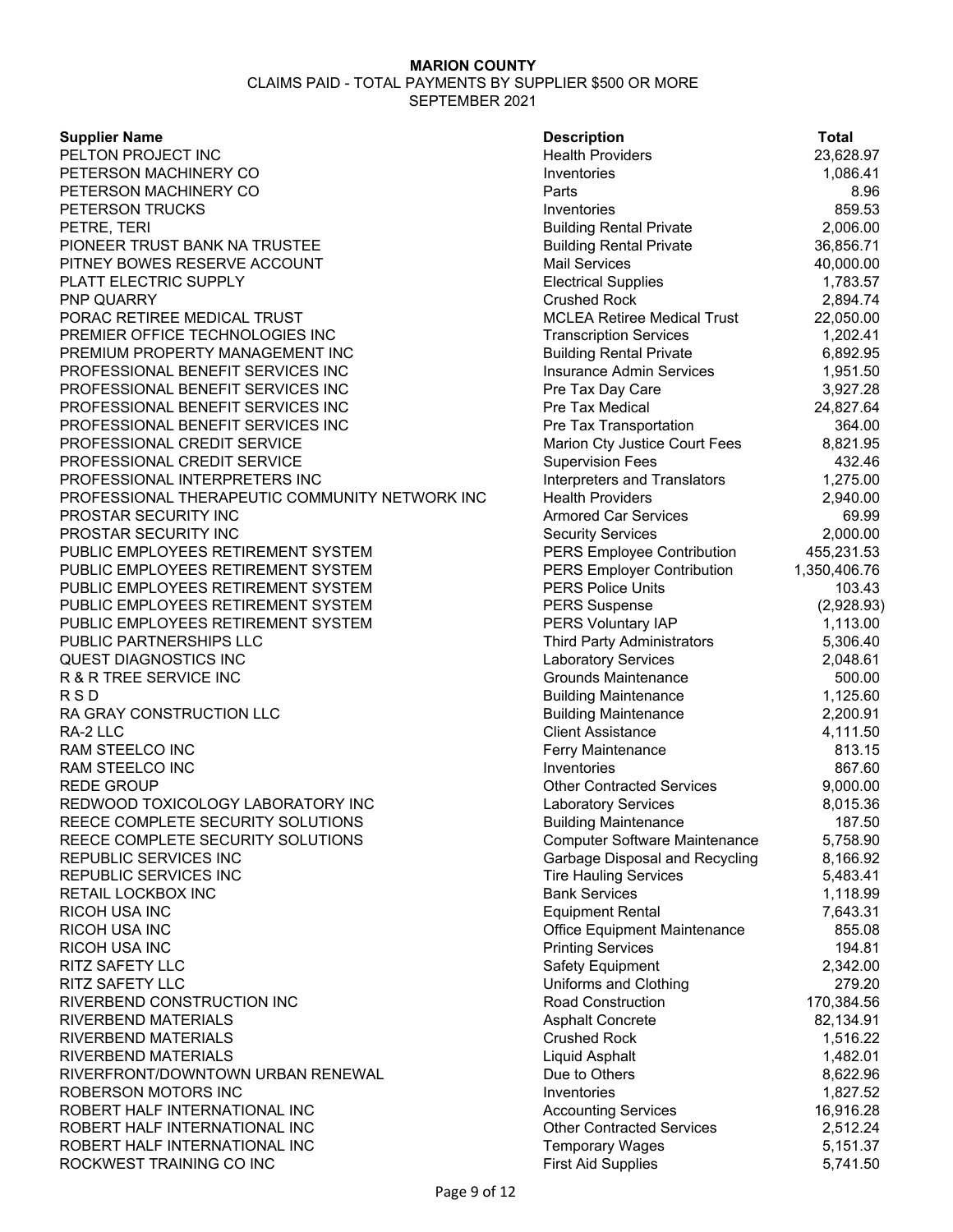CLAIMS PAID - TOTAL PAYMENTS BY SUPPLIER \$500 OR MORE SEPTEMBER 2021

#### **Supplier Name**

RUN SPOT RUN MEDIA INC SAALFELD GRIGGS PC SADDLE CLUB APARTMENTS SAFETY-KLEEN SYSTEMS INC SAFETY-KLEEN SYSTEMS INC SALEM AREA MASS TRANSIT DISTRICT SALEM AREA MASS TRANSIT DISTRICT SALEM AREA MASS TRANSIT DISTRICT SALEM AREA MASS TRANSIT DISTRICT SALEM CITY OF SALEM CITY OF SALEM CITY OF SALEM CITY OF SALEM CITY OF SALEM CITY OF SALEM CITY OF SALEM CITY OF SALEM CITY OF SALEM ELECTRIC SALEM OCCUPATIONAL HEALTH CLINIC SALEM OR II SGF LLC SALEM SELF-HELP HOUSING LLC SALEM SUBURBAN FIRE DISTRICT SALEM TOOLS SALEM TOOLS SALEM, CITY OF - UR SPECIAL SALEM-KEIZER SCHOOL DISTRICT #24J SALEM-KEIZER SCHOOL DISTRICT #24J SALES, STEVEN B SANOFI PASTEUR INC SANTIAM CANYON SCHOOL DISTRICT #129J SATELLITE TRACKING OF PEOPLE LLC **SCS ENGINEERS** SHI INTERNATIONAL CORP SHI INTERNATIONAL CORP SHI INTERNATIONAL CORP SHOLAR, JOHN MICHAEL SIEMENS INDUSTRY INC SIEMENS INDUSTRY INC SIERRA SPRINGS SILVER FALLS LIBRARY DISTRICT SILVER FALLS SCHOOL DISTRICT #4J SILVERTON CITY OF SILVERTON CITY OF SILVERTON CITY OF SILVERTON RURAL FIRE DISTRICT SILVERTON URBAN RENEWAL DISTRICT SK EQUIPMENT CO INC **SKIP LINE INC SKYLINE SALES INC** SLATICK, EMIL PHD SMITH-WAGAR BRUCKER CONSULTING LLC SNYDER ROOFING OF OREGON LLC SOARING HEIGHTS RECOVERY HOMES SOARING HEIGHTS RECOVERY HOMES SOLANKY, ONEILL S DDS LLC SONSRAY MACHINERY LLC

| <b>Description</b>                   | <b>Total</b> |
|--------------------------------------|--------------|
| <b>Other Contracted Services</b>     | 15,580.00    |
| Legal Services                       | 4,935.00     |
| <b>Client Assistance</b>             | 1,840.00     |
| Dept Equipment Maintenance           | 1,594.30     |
| <b>Other Contracted Services</b>     | 604.12       |
| Client Assistance                    | 1,440.00     |
| Due to Others                        | 28,681.64    |
| Miscellaneous Expense                | 890.00       |
| <b>Other Contracted Services</b>     | 1,936.00     |
| <b>City Operations and St Lights</b> | 325.86       |
| <b>Dispatch Services</b>             | 411,360.75   |
| Due to City of Salem                 | 95.64        |
| Due to Others                        | 182,727.92   |
| Garbage Disposal and Recycling       | 725.50       |
| Hazardous Waste Disposal             | 832.50       |
| <b>Other Contracted Services</b>     | 44,391.86    |
| Sewer                                | 16,781.07    |
| Water                                | 10,329.89    |
| Electricity                          | 2,351.86     |
| <b>Pre Employment Costs</b>          | 930.00       |
| <b>Building Rental Private</b>       | 97,818.17    |
| <b>Building Rental Private</b>       | 1,950.00     |
| Due to Others                        | 1,949.64     |
| Inventories                          | 49.95        |
| <b>Small Tools</b>                   | 667.85       |
| Due to Others                        | 6,660.45     |
| Due to Others                        | 308,097.76   |
| <b>Educational Supplies</b>          | 50.00        |
| <b>Pre Employment Costs</b>          | 2,040.11     |
| Vaccines                             | 1,099.98     |
| Due to Others                        | 438,680.78   |
| <b>Other Contracted Services</b>     | 11,767.60    |
| <b>Consulting Services</b>           | 1,195.44     |
| <b>Computer Software Maintenance</b> | 3,511.78     |
| Software                             | 3,713.81     |
| <b>Subscription Services</b>         | 4,201.25     |
| <b>Medical Services</b>              | 6,240.00     |
| Computer Hardware Capital            | 13,159.06    |
| <b>Video Security Equipment</b>      | 1,660.00     |
| <b>Departmental Supplies</b>         | 1,056.35     |
| Due to Others                        | 2,087.13     |
| Due to Others                        | 30,636.81    |
| Due to City of Silverton             | 542.57       |
| Due to Others                        | 8,115.72     |
| <b>Other Contracted Services</b>     | 3,430.00     |
| Due to Others                        | 4,468.52     |
| Due to Others                        | 1,814.54     |
| Dept Equipment Maintenance           | 2,000.00     |
| <b>Subscription Services</b>         | 2,000.00     |
| Inventories                          | 5,364.07     |
| <b>Psychiatric Services</b>          | 887.94       |
| <b>Other Contracted Services</b>     | 687.50       |
| <b>Building Maintenance</b>          | 907.44       |
| <b>Client Assistance</b>             | 1,525.00     |
| <b>Housing Subsidies</b>             | 3,796.71     |
| <b>Dental Services</b>               | 6,270.00     |
| Inventories                          | 850.71       |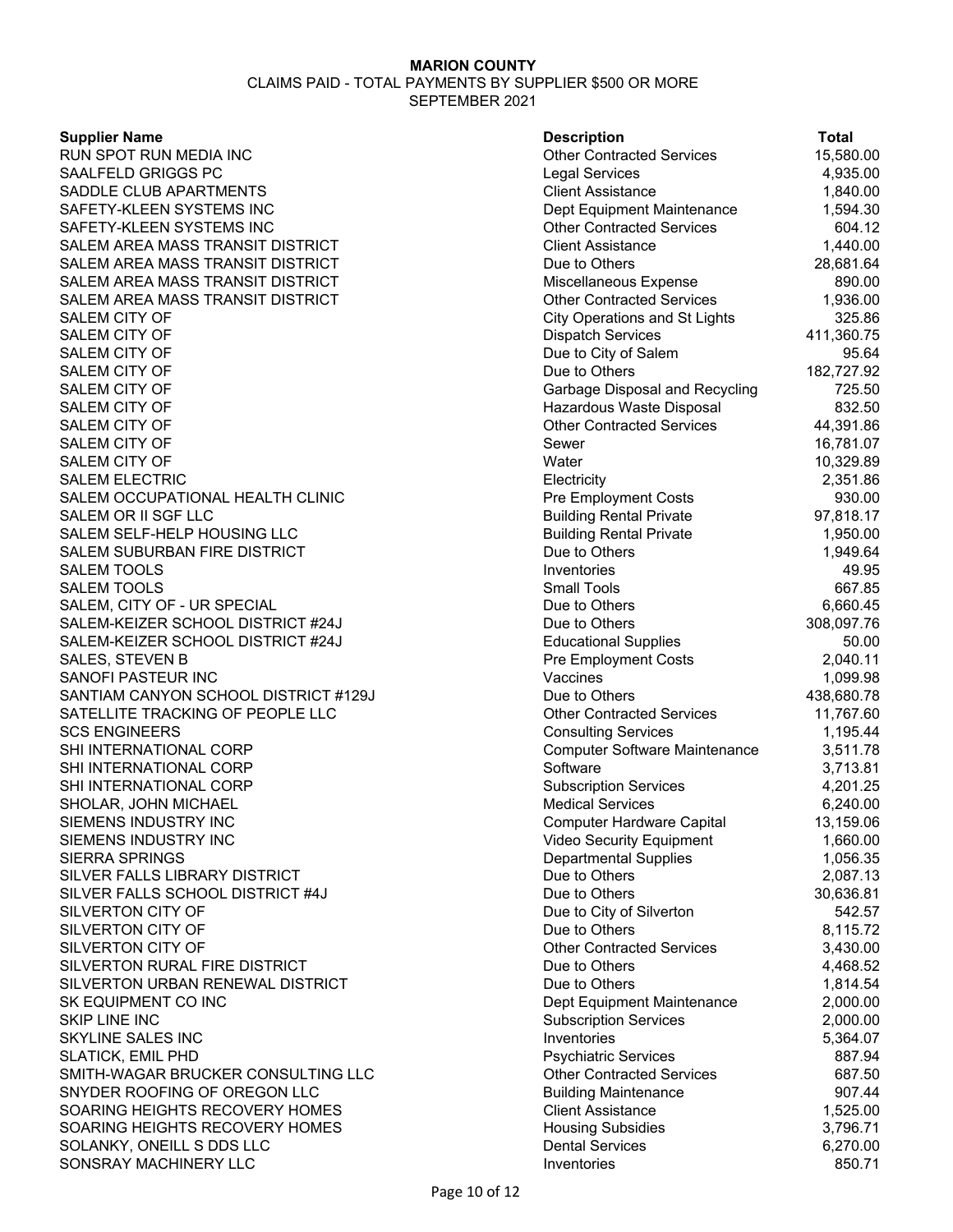| <b>Supplier Name</b>                   | <b>Description</b>                   | <b>Total</b> |
|----------------------------------------|--------------------------------------|--------------|
| SOUTH WATERFRONT URBAN RENEWAL         | Due to Others                        | 870.09       |
| <b>SPARKLE CLEANERS</b>                | <b>Laundry Services</b>              | 2,880.30     |
| <b>SPRINT</b>                          | <b>Cellular Phones</b>               | 250.92       |
| <b>SPRINT</b>                          | Data Connections                     | 469.90       |
| ST PAUL SCHOOL DISTRICT #45            | Due to Others                        | 3,582.57     |
| STATE OF OREGON JUDICIAL DEPT          | Juvenile Restitution                 | 93.98        |
| STATE OF OREGON JUDICIAL DEPT          | <b>Victim Restitution</b>            | 2,112.12     |
| STATESMAN JOURNAL                      | Publications                         | 1,336.96     |
| <b>STAYTON CITY OF</b>                 | <b>Building Rental Private</b>       | 200.00       |
| STAYTON CITY OF                        | Due to City of Stayton               | 972.66       |
| <b>STAYTON CITY OF</b>                 | Due to Others                        | 6,310.33     |
| <b>STAYTON FIRE DISTRICT</b>           | Due to Others                        | 3,199.29     |
| SU ESCRITORIO PUBLICO LLC              | Interpreters and Translators         | 558.00       |
| <b>SUBLIMITY FIRE DISTRICT</b>         | Due to Others                        | 2,044.55     |
| SUBURBAN PROPANE LP                    | <b>Fuel Inventory</b>                | 636.16       |
| SUBURBAN PROPANE LP                    | Propane                              | 80.00        |
| SUNSTATE EQUIPMENT CO LLC              | <b>Equipment Rental</b>              | 561.10       |
| TCB SECURITY SERVICES INC              | <b>Security Services</b>             | 7,366.50     |
| <b>TEC EQUIPMENT INC</b>               | Inventories                          | 515.55       |
| TECHNICAL IMAGING SYSTEMS INC          | <b>Departmental Supplies</b>         | 551.88       |
| TRANE US INC                           | <b>Building Maintenance</b>          | 1,645.37     |
| TRANE US INC                           | <b>Computer Software Maintenance</b> | 7,632.50     |
| TRINITY SERVICES GROUP INC             | <b>Food Services</b>                 | 56,750.23    |
| <b>TURNER CITY OF</b>                  | Due to City of Turner                | 25.00        |
| <b>TURNER CITY OF</b>                  | Due to Others                        | 1,526.38     |
| <b>TURNER FIRE DISTRICT</b>            | Due to Others                        | 3,156.19     |
| <b>TVW INC</b>                         | <b>Janitorial Services</b>           | 30,274.68    |
| UNION GOSPEL MISSION OF SALEM OR       | <b>Housing Subsidies</b>             | 21,555.00    |
| UNITED RENTALS NORTH AMERICA INC       | <b>Equipment Rental</b>              | 1,384.33     |
| UNITED RENTALS NORTH AMERICA INC       | <b>Field Supplies</b>                | 109.25       |
| UNITED RENTALS NORTH AMERICA INC       | Park Maintenance                     | 692.94       |
| UNIVERSAL RECYCLING TECHNOLOGIES LLC   | <b>Other Contracted Services</b>     | 1,186.62     |
| US DEPARTMENT OF THE TREASURY          | Due to Others                        | 907.00       |
| US DEPT OF AGRICULTURE                 | <b>Predatory Animals</b>             | 6,127.75     |
| US FOODS INC                           | Inventories                          | 3,068.28     |
| UTAH HEALTH INFORMATION NETWORK INC    | <b>Other Contracted Services</b>     | 4,490.35     |
| <b>VALLEY LANDFILLS INC</b>            | <b>Ash Hauling Services</b>          | 4,749.42     |
| <b>VERIZON WIRELESS</b>                | <b>Cellular Phones</b>               | 46,975.23    |
| <b>VERIZON WIRELESS</b>                | <b>Data Connections</b>              | 24,539.95    |
| VITRUVIUS PROJECT INC THE              | <b>Subscription Services</b>         | 3,021.76     |
| VOYA RETIREMENT INSURANCE & ANNUITY CO | 401K County Portion                  | 60,551.71    |
| VOYA RETIREMENT INSURANCE & ANNUITY CO | 401K Employee Portion                | 40,879.69    |
| VOYA RETIREMENT INSURANCE & ANNUITY CO | 401K Loan Repayment                  | 9,904.07     |
| VOYA RETIREMENT INSURANCE & ANNUITY CO | 457 Deferred Compensation            | 201,966.00   |
| VOYA RETIREMENT INSURANCE & ANNUITY CO | Roth 457 Contributions               | 27,794.90    |
| WALTER, VALORIE                        | Youth Stipends                       | 575.68       |
| <b>WATERLAB CORP</b>                   | <b>Laboratory Services</b>           | 520.00       |
| <b>WAXIE SANITARY SUPPLY</b>           | Janitorial Floor Care                | 126.77       |
| WAXIE SANITARY SUPPLY                  | <b>Janitorial Services</b>           | 283.00       |
| <b>WAXIE SANITARY SUPPLY</b>           | Janitorial Supplies                  | 7,542.52     |
| <b>WERMUTH, STEPHANIE</b>              | <b>Veterinary Services</b>           | 2,540.00     |
| WEST SALEM URBAN RENEWAL               | Due to Others                        | 3,175.19     |
| WESTERN ECONOMIC SERVICES LLC          | <b>Other Contracted Services</b>     | 23,151.66    |
| WESTERN EXTERMINATOR CO                | <b>Building Maintenance</b>          | 1,689.10     |
| WILLAMETTE EDUCATION SERVICE DISTRICT  | Due to Others                        | 68,924.46    |
| WILLAMETTE VALLEY YELLOW CAB           | <b>Transportation Services</b>       | 324.00       |
| WILLAMETTE VALLEY YELLOW CAB           | Witnesses                            | 179.05       |